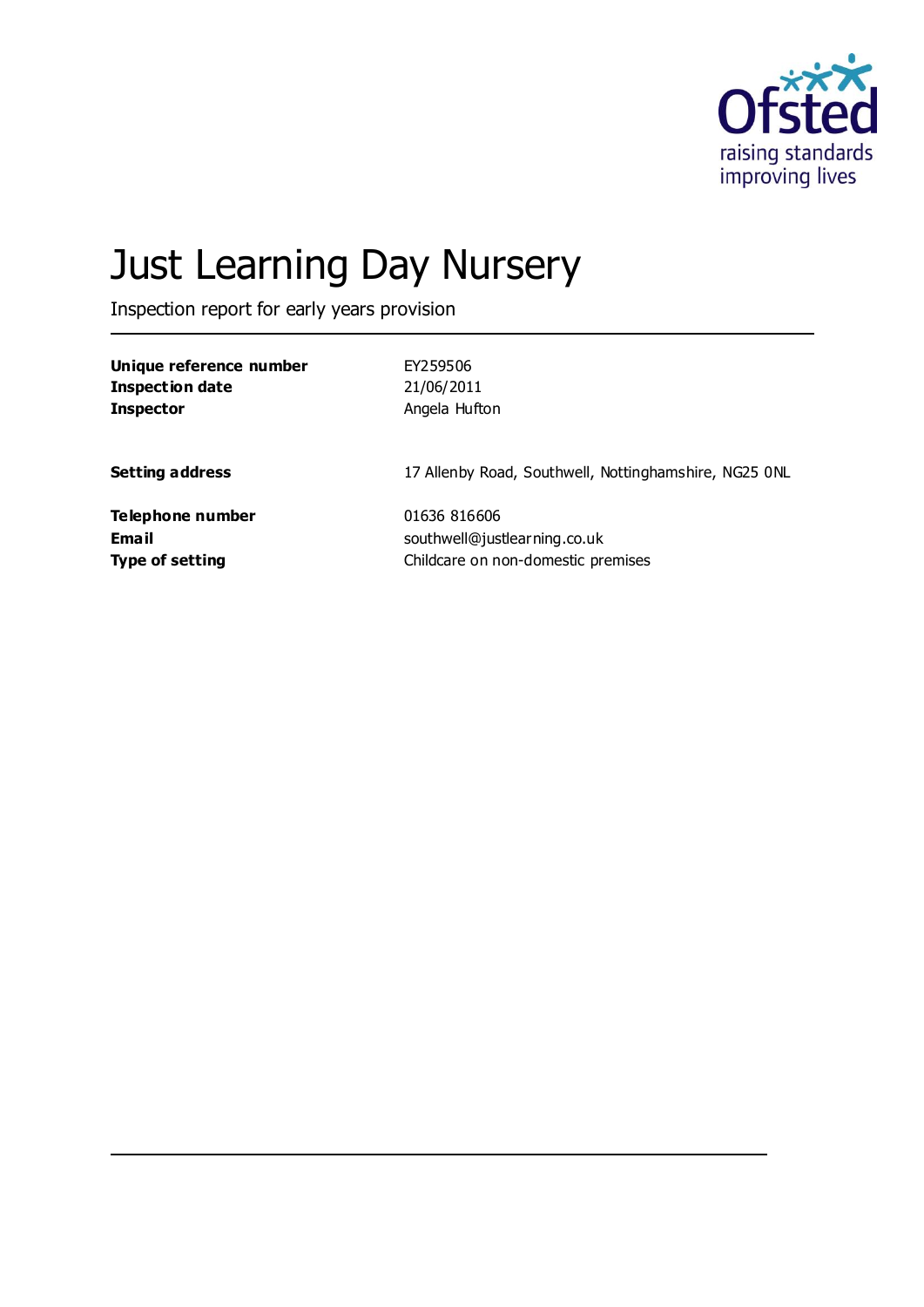The Office for Standards in Education, Children's Services and Skills (Ofsted) regulates and inspects to achieve excellence in the care of children and young people, and in education and skills for learners of all ages. It regulates and inspects childcare and children's social care, and inspects the Children and Family Court Advisory Support Service (Cafcass), schools, colleges, initial teacher training, work-based learning and skills training, adult and community learning, and education and training in prisons and other secure establishments. It assesses council children's services, and inspects services for looked after children, safeguarding and child protection.

If you would like a copy of this document in a different format, such as large print or Braille, please telephone 0300 123 1231, or email enquiries@ofsted.gov.uk.

You may copy all or parts of this document for non-commercial educational purposes, as long as you give details of the source and date of publication and do not alter the information in any way.

T: 0300 123 1231 Textphone: 0161 618 8524 E: enquiries@ofsted.gov.uk W: [www.ofsted.gov.uk](http://www.ofsted.gov.uk/)

© Crown copyright 2011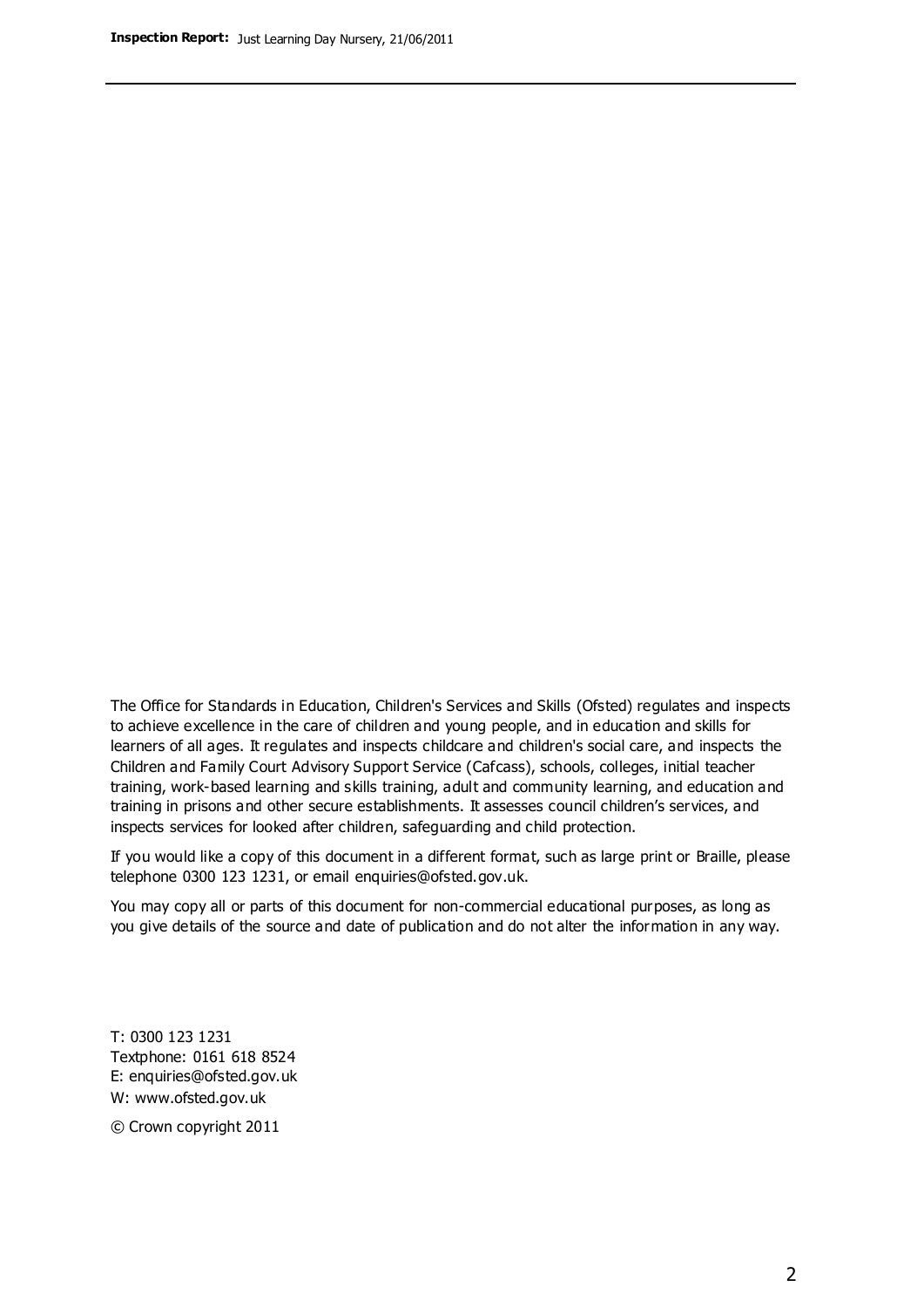### **Introduction**

This inspection was carried out by Ofsted under Sections 49 and 50 of the Childcare Act 2006 on the quality and standards of the registered early years provision. 'Early years provision' refers to provision regulated by Ofsted for children from birth to 31 August following their fifth birthday (the early years age group). The registered person must ensure that this provision complies with the statutory framework for children's learning, development and welfare, known as the *Early* Years Foundation Stage.

The provider must provide a copy of this report to all parents with children at the setting where reasonably practicable. The provider must provide a copy of the report to any other person who asks for one, but may charge a fee for this service (The Childcare (Inspection) Regulations 2008 regulations 9 and 10).

The setting also makes provision for children older than the early years age group which is registered on the voluntary and/or compulsory part(s) of the Childcare Register. This report does not include an evaluation of that provision, but a comment about compliance with the requirements of the Childcare Register is included in Annex B.

Please see our website for more information about each childcare provider. We publish inspection reports, conditions of registration and details of complaints we receive where we or the provider take action to meet the requirements of registration.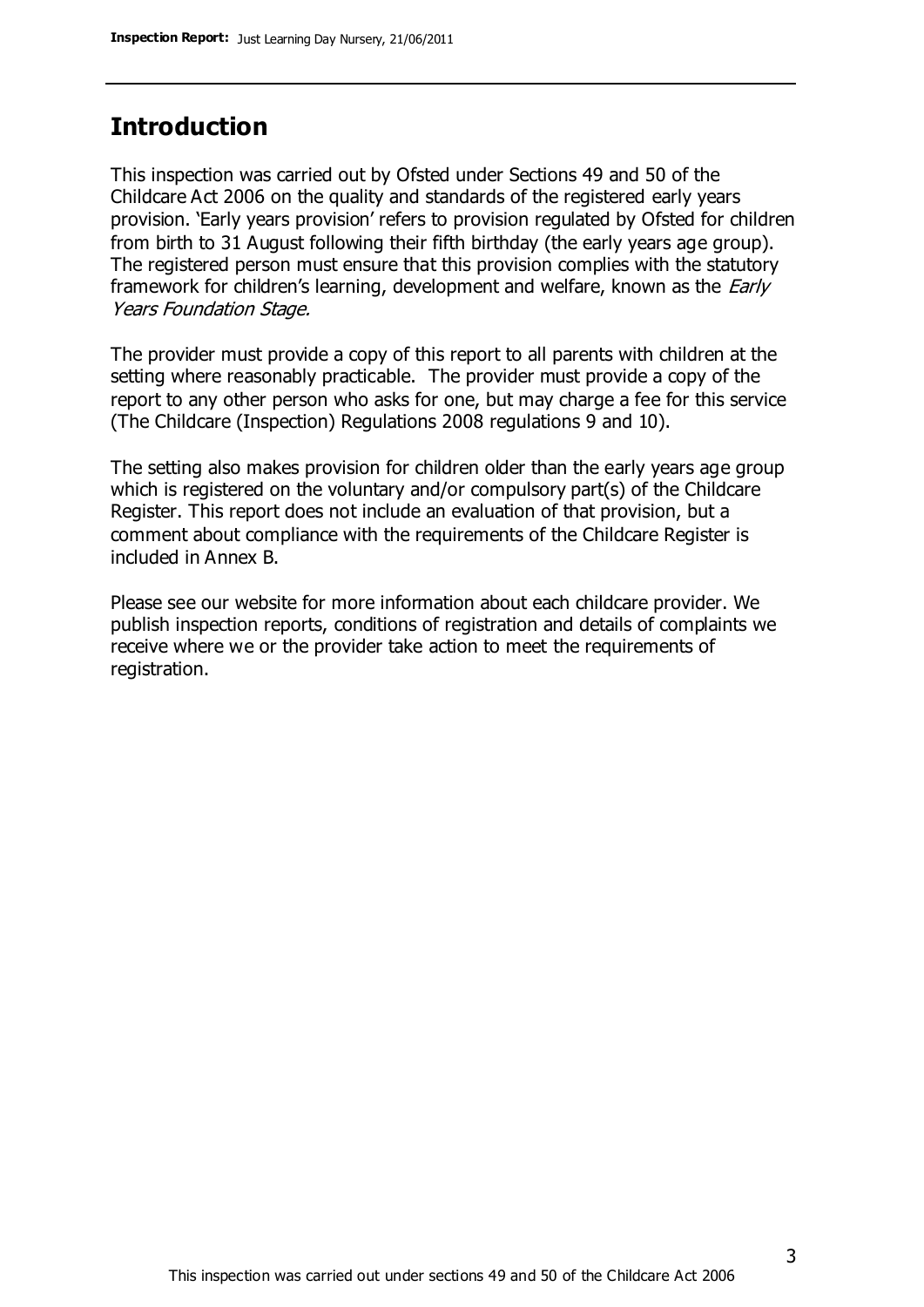## **Description of the setting**

Southwell Day Nursery is part of Just Learning Ltd. The nursery opened in 1996, but was taken over by the present owners in 2003. It operates from a purpose built building, which is situated in the town of Southwell, Nottinghamshire. A maximum of 37 children may attend the nursery at any one time. The nursery is open each weekday from 7:30am to 6:00pm for 52 weeks of the year, closing for main bank holidays only. All children share free-flow access to a secure enclosed outdoor play area. The setting has a rabbit and a guinea pig outdoors and fish in the rooms.

The setting is registered on the Early Years Register and both the compulsory and voluntary parts of the Childcare Register. There are currently 106 children from eight months to four years on roll, attending on a full and part-time basis. Children come from a wide catchment area.

The nursery employs 13 staff and also employs a cook. All of the childcare staff, including the manager hold appropriate early years qualifications and the manager is currently working towards a degree. The nursery is a member of the Pre-School Learning Alliance, and receives support from the local authority. The nursery was awarded the Pre-School Learning Alliance accreditation in 2002. The nursery has acheived the Investors in People award and the National Day Nurseries Association Accreditation scheme "Quality Counts" and is also an approved CACHE training centre.

#### **The overall effectiveness of the early years provision**

Overall the quality of the provision is outstanding.

The setting has a wonderful ethos which provides a very welcoming, stimulating, child-centred environment in which children flourish. Staff are motivated, highly qualified and experienced and have a wonderful knowledge of each child's individual needs and interests. Children benefit extremely well from continuity of learning and care as the setting liaises with parents and other agencies to ensure individual children's needs are met and their protection assured. Commendable monitoring and self-evaluation by the provider and staff ensure that any priorities for future development are promptly identified and acted on. This clearly demonstrates an excellent capacity to make continuous improvement and sustain its existing very high standards, whilst retaining a caring family centred approach.

### **What steps need to be taken to improve provision further?**

To further improve the high quality early years provision the registered person should consider:

• implementing the identified changes to information gathered on children's starting points to enhance planning for their next steps.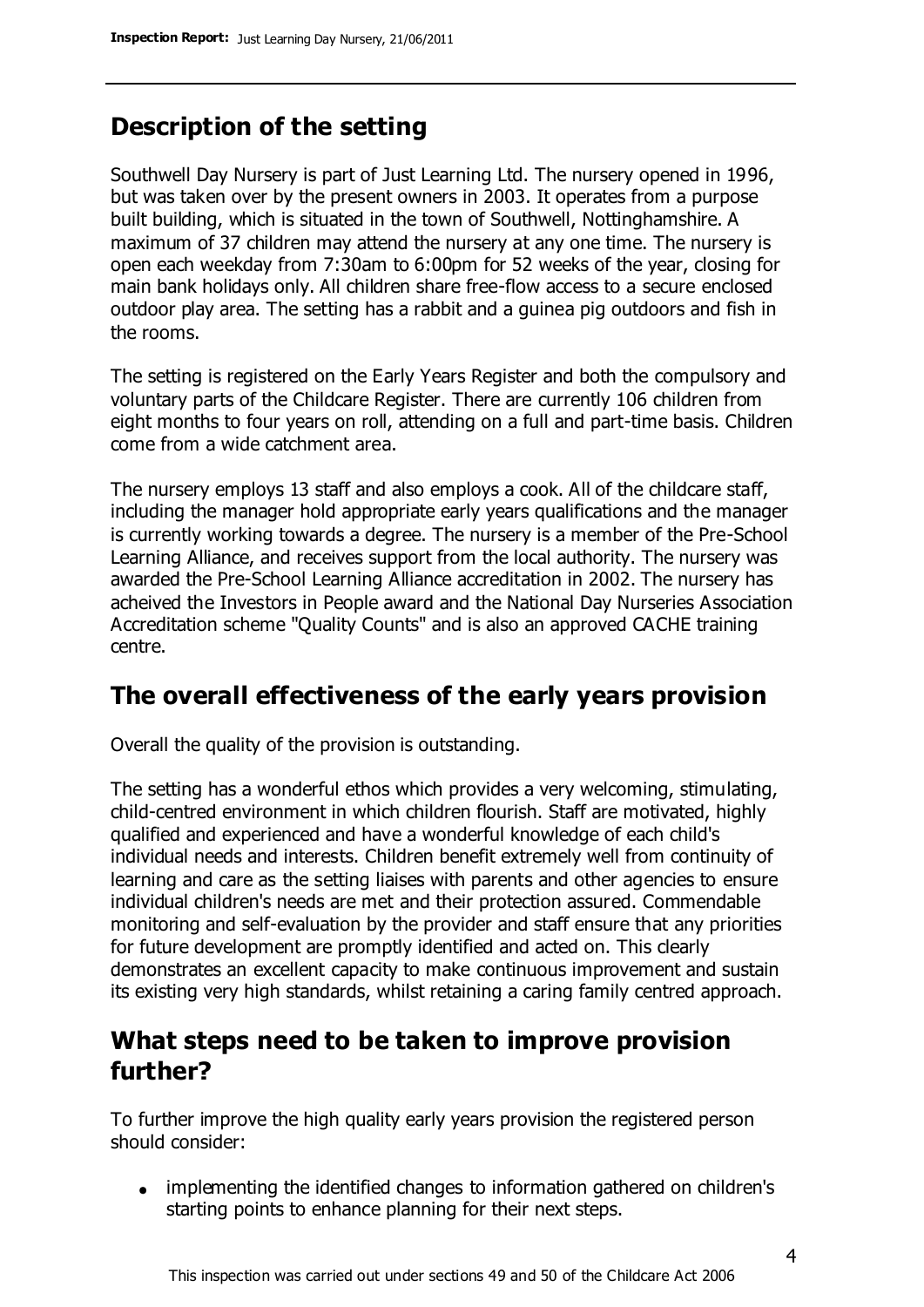## **The effectiveness of leadership and management of the early years provision**

Children are fully safeguarded and very well protected from harm as all are staff passionate about protecting children. They have an excellent understanding of their role in child protection, are able to put appropriate procedures into practice and know when to take action to safeguard children in their care. Rigorous and robust recruitment and induction procedures, backed by ongoing relevant staff development and training, ensure that all staff working with the children are suitable, capable and well qualified. Risk assessments, which cover all areas, equipment and outings are conducted and reviewed regularly. The manager links accident records to risk assessments on a monthly basis and staff conduct daily checks of all areas of the setting.

The premises are very welcoming, well maintained and brightly decorated with children's work. Children's care and early education is successfully promoted by a very dedicated, caring and motivated team of adults who are very passionate about the service they provide. Morale is high and their energy and enthusiasm has a positive impact, resulting in a setting of an exceptionally high calibre where children's needs are fully met. The development of a very effective key person system means that children's needs are understood and met. All staff take responsibility for what they do within the nursery.

The management and staff are proactive in fostering strong partnerships with parents, carers and other professionals. They place great value in ensuring that parents develop a sense of belonging to the setting and have a say in the care and well-being of their children. Parents receive high quality information about the provision. Parents are encouraged to share information about their child when they first attend and new systems are being developed to extend this further. All parents complete a starting booklet, including family photographs, about their child and their individual likes and dislikes. This information helps staff to have an excellent knowledge of each child's background and needs. Children benefit from their parents' involvement in their learning while in the setting. Parents are well informed about their children's welfare, achievements and progress through communication boards with specific information about staff, key groups and children's activities or through written and verbal information about their child's day. Parents are encouraged to review their children's learning journals and write comments. Regular newsletters are also sent out to parents which highlight themes and coming events. Parents are delighted with the setting and written comments and thank you cards are displayed which speak highly of staff. Parents say they are approachable and dedicated, and that they are confident to leave their children with the staff knowing that they will be well cared for. Parents particularly praise the family atmosphere that is created in the setting.

The nursery has very effective working partnerships with other early years settings which some children attend. They have forged links with the local schools. Information is readily shared with the schools which older children move to and the setting has been praised for its professional approach. Staff make the most of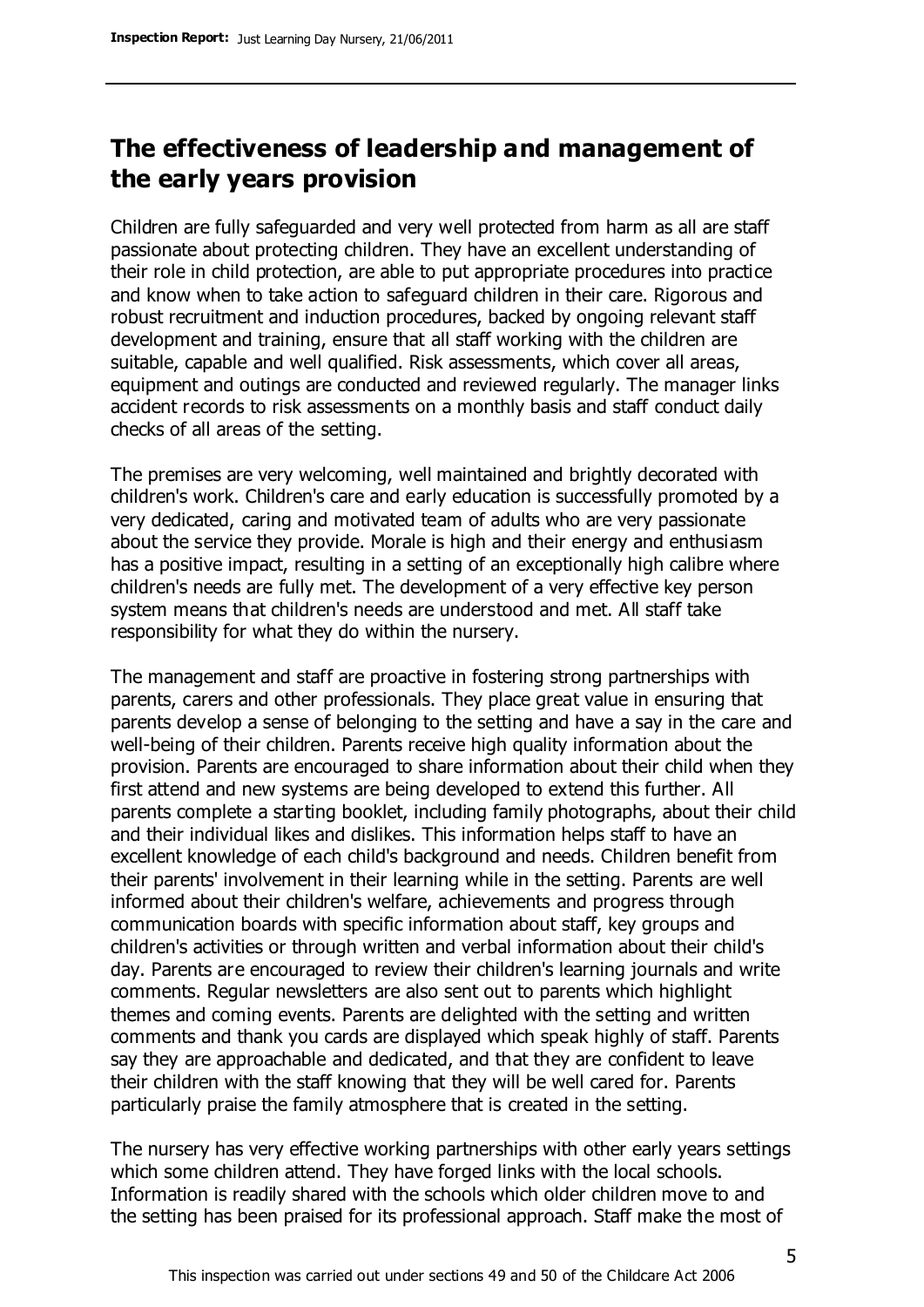diversity to help children understand the society they live in, including trips out and many visitors to the setting. For example a parent came and talked to the children about Ganesh; the children then developed an art project around this.

Extensive documentation enhances the excellent practice and ensures the safe and efficient management of the provision. The management of the setting have high aspirations, drive and commitment to providing top quality care for children. They are totally committed to continuous improvement and the capacity for this is admirable. They work closely together to find and implement systems to develop the provision and ensure that children consistently receive a high level of childcare and education. All recommendations from the last inspection have been successfully and comprehensively addressed. This results in a setting that is forward thinking, exceptionally well organised and demonstrates a shared vision for the future to ensure that continuous improvement is sustained.

#### **The quality and standards of the early years provision and outcomes for children**

Children are making outstanding progress in all areas of learning and development. The setting is totally child orientated and staff endeavour to ensure that children have fun and enjoy all aspects of their time here. All children have free-flow between indoors and outdoors at all times, and have appropriate clothing such as sun hats or waterproofs to fully utilise their learning outdoors. They benefit from the support of experienced and enthusiastic staff who capably organise varied and adaptable activities to foster children's curiosity and motivation. Comprehensive revisions to planning, assessment and the organisation of activities in all areas of the nursery, especially in the pre-school room, have resulted in the very successful promotion of child-centred learning. Children are actively involved in planning. Their ideas, choices and interests are fully encouraged by staff and ensure that children continue to make progress in line with their capabilities and starting points.

From the time they arrive, the children are eager to explore whatever is available to them and they meet every new challenge with real enthusiasm. Through their interaction with the children, the staff draw out learning and ensure appropriate levels of challenge are available for all. Children are very eager to play and join in with the activities and they get excited about what they are doing. Their levels of concentration are excellent as they are allowed to spend time at their own chosen activity and go back later to consolidate their own learning. Children have a lovely time exploring numeracy in the 'cowboy wagon'. Staff skilfully used children's enjoyment of a story to develop their participation in maths activities and this has been particularly successful in encouraging boys to utilise the area. Babies delight in tactile experiences as they touch the grass or try rolling and catching balls; toddlers have fun with black and white playdough following on from their interests in Zebra. Older children thoroughly enjoy the activities that they participate in. For example, building a den, or developing a quarry area, where they understand to be safe. Children are all engrossed in their play as they sit and read under the tree or go on adventures on the pirate ship. Staff are very skilled at supporting children's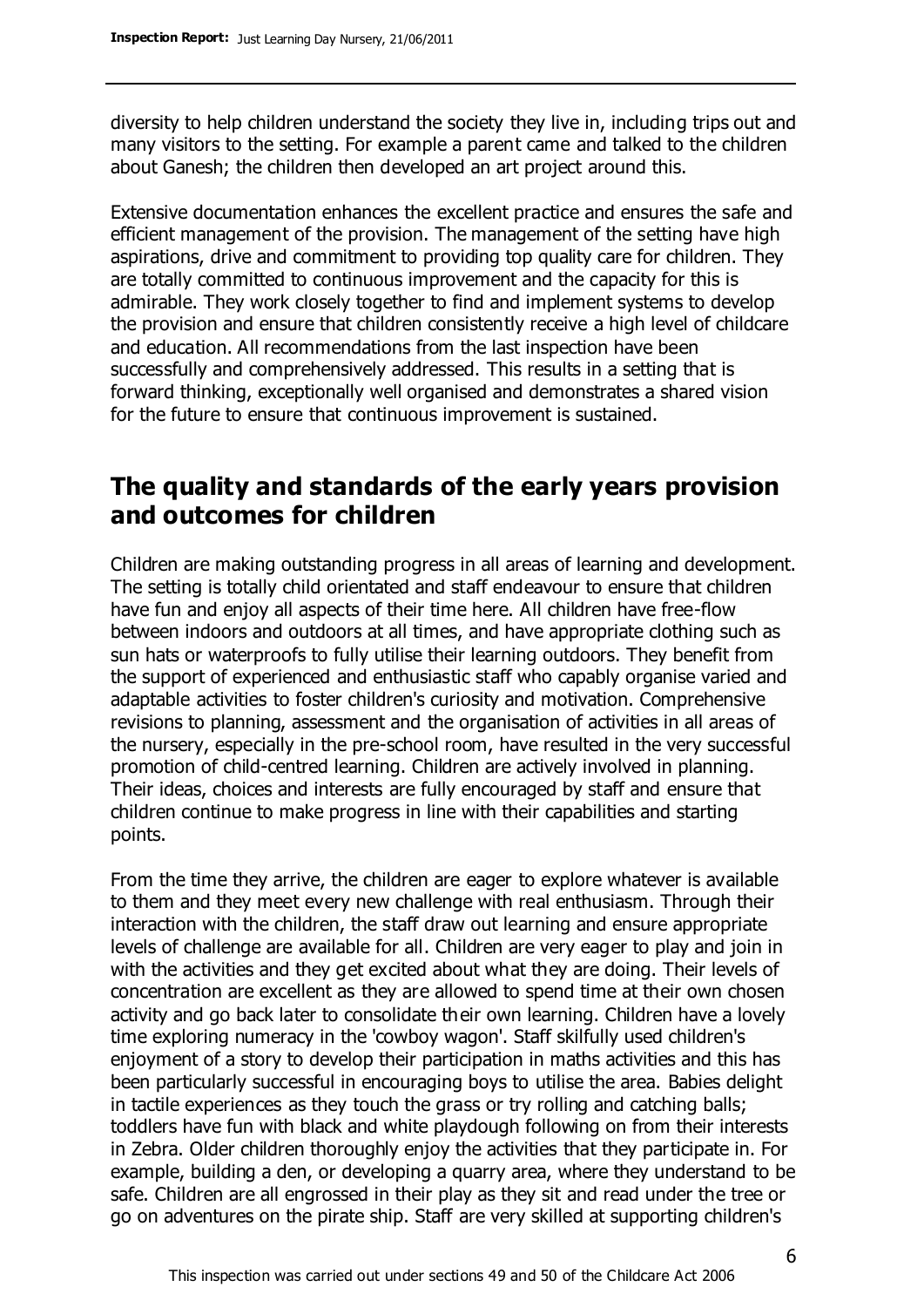learning through all the activities the children choose. For example, a staff member sits with a quieter child and they talk about more and less, count out the number of bees that might fit on the number stick, supporting them to anticipate how many they may get on the stick. At the same time joining in with another child's conversation about football and promising to play with them next. This all supports children to feel their ideas and interests are valued.

All children thoroughly benefit from the free flow between indoors and outdoors, babies are able to crawl in and out as they choose. They are supported by observant staff who know when to intervene or when to allow the child to develop their own solutions, such as how to get in and out of the ball pool. Children play well together and have definite friendship groups in place. They help and support each other while playing and are very caring towards each other. Children show care and consideration for the nursery pets. They also grow their own herbs, flowers and vegetables; very young children enthusiastically explain what all the vegetables are, how they like the smell of mint or how they had some of the lettuce for their tea. Children discover the wider world as they learn about different countries through tasting food or the kinds of houses people live in through walks in the area.

Behaviour is exemplary and is supported through clear and concise behaviour management strategies. Staff act as positive role models. They foster children's self-esteem and offer praise and encouragement at all times as they sensitively remind children to share with their friends, be polite and be kind and helpful. The setting is wholly inclusive and all children are integrated and included in activities. Children with additional needs are supported by experienced practitioners who work closely with other professionals to ensure that their needs are consistently met. Children develop valuable life skills. They are confident, increasingly independent and very helpful, competently serving themselves at lunch time. They learn the importance of following simple hygiene routines; understand the importance of washing their hands before eating or after messy play. They understand to stay safe in the sun and put hats on as they go out and replace them in the box as they come in.

Children are very well cared for if they become sick or have an accident and there are stringent procedures in place to protect them from infection. They enjoy healthy meals and snacks which consist of a variety of fresh fruit and vegetables. Excellent procedures have been implemented to ensure that children's dietary requirements are recognised and met appropriately. Meals and snack times are sociable occasions when children and staff sit round the table together and chat about their day. The support and care children receive from staff and the bonds they are forming with them enable children to feel secure and safe in their environment.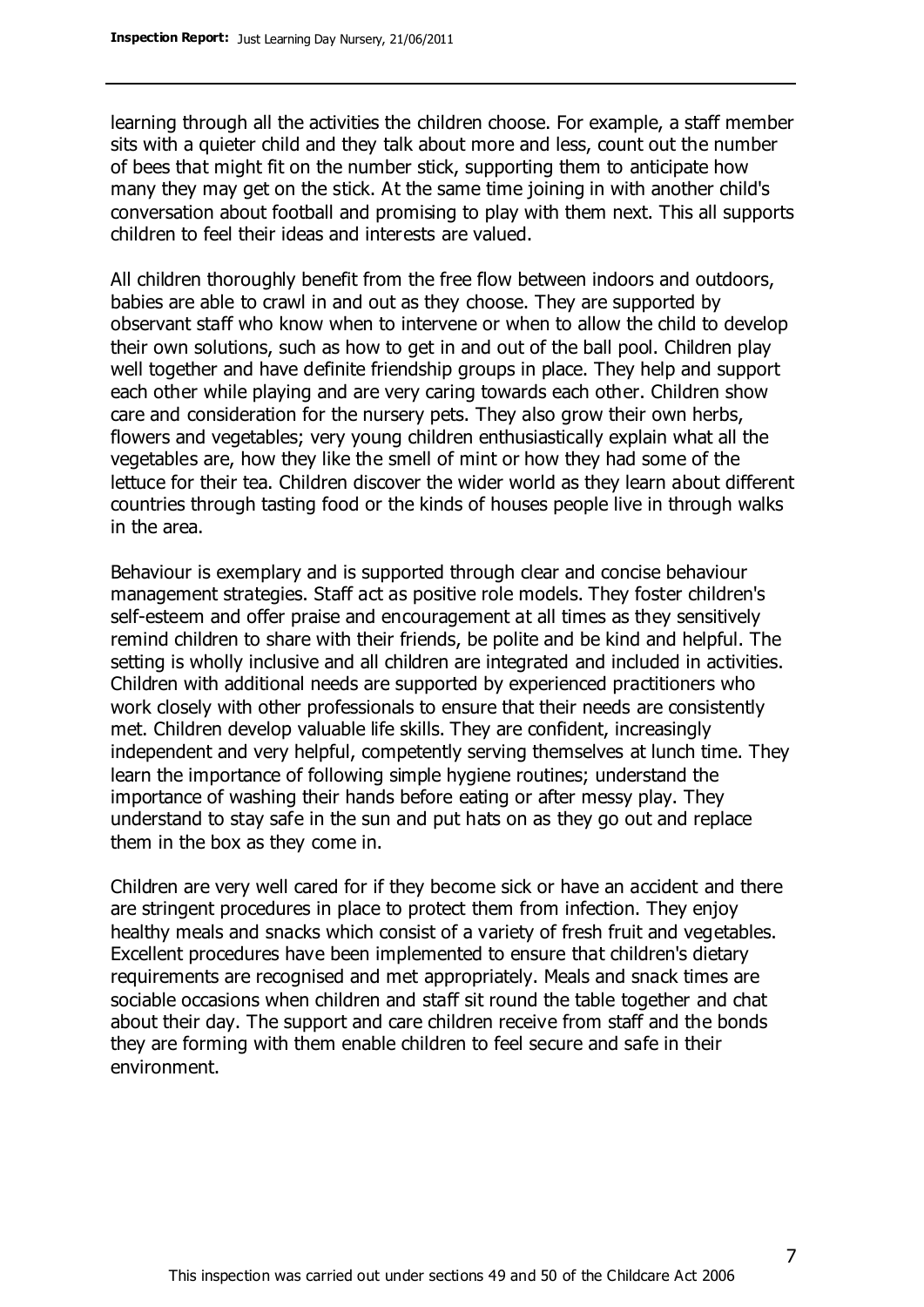## **Annex A: record of inspection judgements**

#### **The key inspection judgements and what they mean**

Grade 1 is Outstanding: this aspect of the provision is of exceptionally high quality Grade 2 is Good: this aspect of the provision is strong Grade 3 is Satisfactory: this aspect of the provision is sound Grade 4 is Inadequate: this aspect of the provision is not good enough

#### **The overall effectiveness of the early years provision**

| How well does the setting meet the needs of the<br>children in the Early Years Foundation Stage? |  |
|--------------------------------------------------------------------------------------------------|--|
| The capacity of the provision to maintain continuous                                             |  |
| improvement                                                                                      |  |

#### **The effectiveness of leadership and management of the early years provision**

| The effectiveness of leadership and management of the             |  |
|-------------------------------------------------------------------|--|
| <b>Early Years Foundation Stage</b>                               |  |
| The effectiveness of leadership and management in embedding       |  |
| ambition and driving improvement                                  |  |
| The effectiveness with which the setting deploys resources        |  |
| The effectiveness with which the setting promotes equality and    |  |
| diversity                                                         |  |
| The effectiveness of safeguarding                                 |  |
| The effectiveness of the setting's self-evaluation, including the |  |
| steps taken to promote improvement                                |  |
| The effectiveness of partnerships                                 |  |
| The effectiveness of the setting's engagement with parents and    |  |
| carers                                                            |  |

#### **The quality of the provision in the Early Years Foundation Stage**

The quality of the provision in the Early Years Foundation Stage | 1

#### **Outcomes for children in the Early Years Foundation Stage**

| <b>Outcomes for children in the Early Years Foundation</b>    |  |
|---------------------------------------------------------------|--|
| <b>Stage</b>                                                  |  |
| The extent to which children achieve and enjoy their learning |  |
| The extent to which children feel safe                        |  |
| The extent to which children adopt healthy lifestyles         |  |
| The extent to which children make a positive contribution     |  |
| The extent to which children develop skills for the future    |  |

Any complaints about the inspection or report should be made following the procedures set out in the guidance available from Ofsted's website: www.ofsted.gov.uk